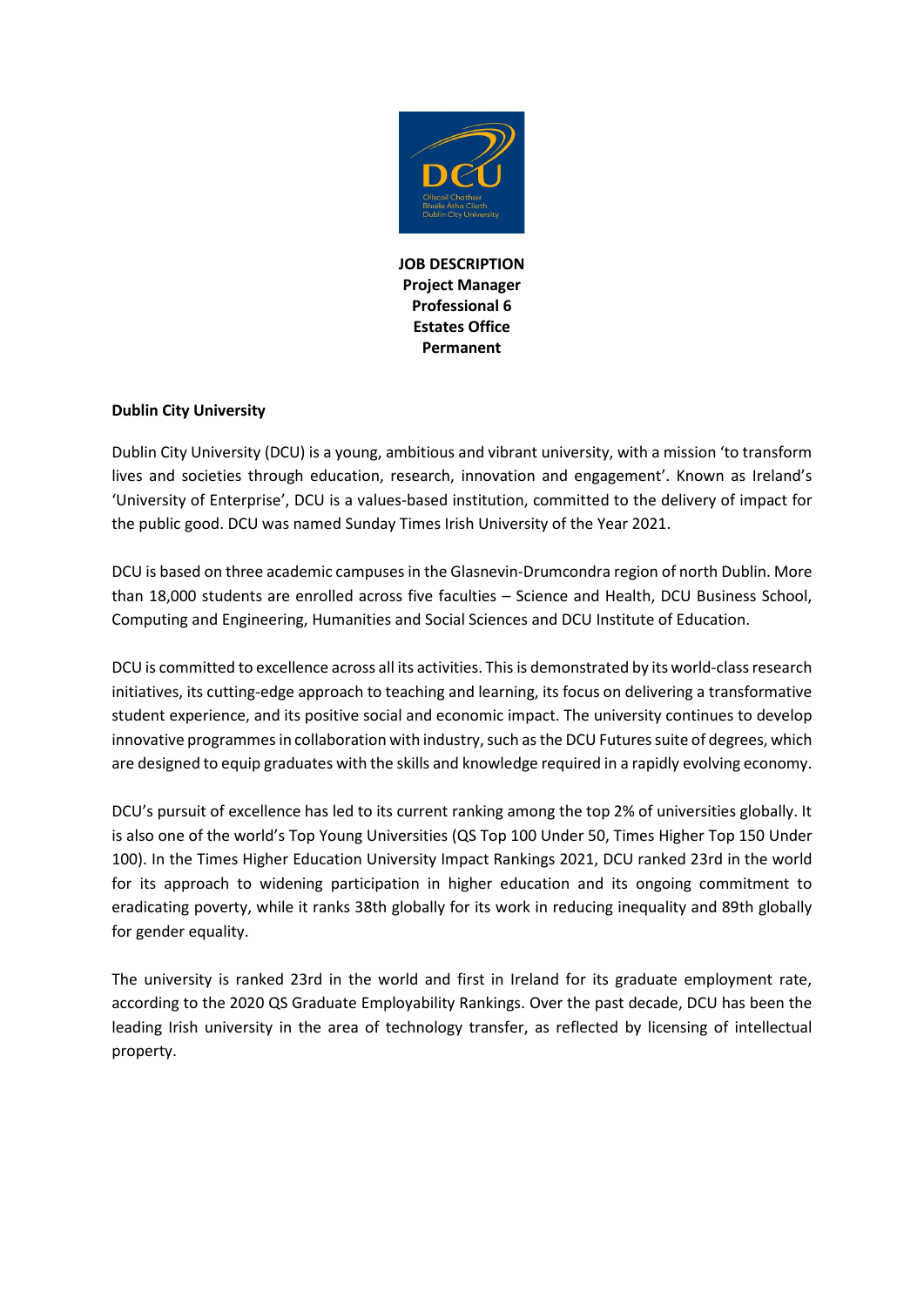### **Overview of the department**

The Estates Office is responsible for the management of the University's physical assets and the provision of operational services and capital development across a multi-campus environment. There is a requirement for an experienced Project Manager to join the existing Estates team to manage a significant demand across a multi campus organisation now comprising 75 buildings across 6 campus locations extending to 250,000m2 a further 60,000m2 will be added following completion of the current Campus Development Plan. While this position is initially based on the Glasnevin campus it is envisaged the post holder will be required to provide services across all University campuses including travel between campuses to carry out duties as the need arises

### **Role Profile**

Reporting to the Capital Projects Manager the successful candidate will, as part of the Estates team, have responsibility to deliver building, maintenance and refurbishment projects and provide support to energy and utilities management activities across various new and existing buildings as directed. This will be an integral role to enable the Estates Office to deliver the current development plan and meet new demand with specific responsibility to deliver assigned projects.

### **Duties and Responsibilities**

The duties and responsibilities of the position include, but are not restricted to, the following:

- Develop project proposals, feasibility studies and appraisals to facilitate internal and external approvals as directed.
- Preparation of business cases to include early accurate budgeting for projects as required; Develop project budgets and monitor expenditure, prepare regular progress and budget reports with supporting documentation.
- Develop systems for stakeholder engagement and communications and lead stakeholder engagement both internally and externally as required to ensure expectations are managed and facilities delivered in line with the project-specific parameters.
- Develop project plans and schedules for completion, monitor project activities and prepare regular project progress reports.
- Manage all procurement activities and appointments for projects assigned.
- Ensure compliance with legislation, building regulations and public procurement requirements.
- Manage teams of external consultants and project documentation throughout design, construction and post-completion including within a BIM environment where appropriate.
- Liaise with on-site personnel and external contractors and suppliers, ensuring safe systems of work and relevant DCU permit requirements are in place.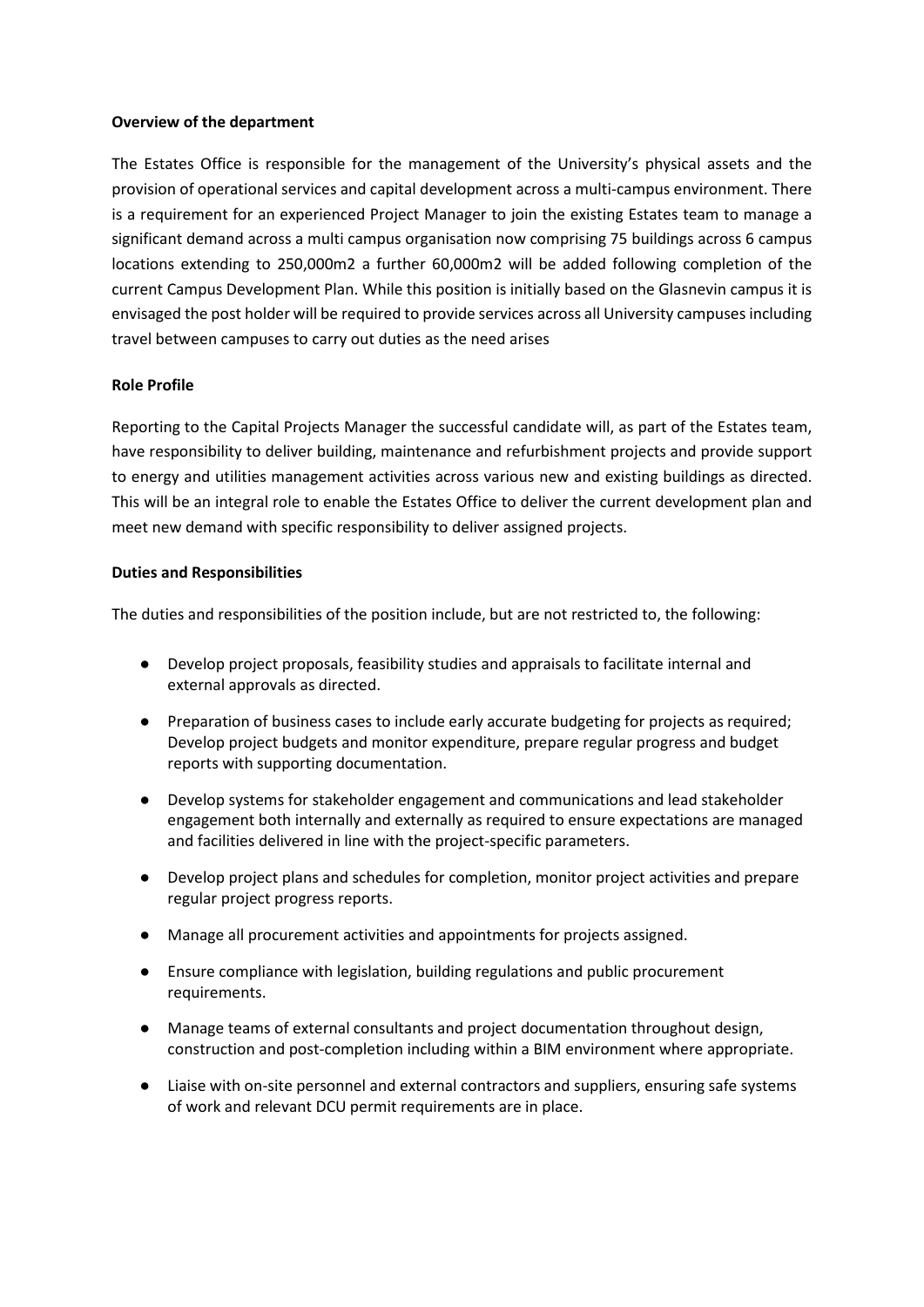- Management of construction works on all university property as directed, ensuring all projects are completed successfully on time and within budget in accordance with DCU project delivery policies, frameworks and protocols.
- Manage and document project delivery, change control, testing and commissioning activities, completion, certification, snagging and defects, and Safety File information ensuring satisfaction of all stakeholders before Practical Completion is certified and final accounts are agreed.

Whilst the foregoing list captures many of the tasks for which the post holder is responsible, it should not be regarded as exhaustive. Other duties will be assigned according to the needs of the office and University.

### **Qualifications and Experience**

### **Requirements**

- Applicants must hold a primary degree in a relevant construction related degree (i.e. architecture, engineering, quantity surveying, etc.).
- Applicants must have a minimum of 5 years' relevant work experience in the building industry which must include on-site experience in construction management or project management, including financial management of construction projects.

### **In addition to this, applications must demonstrate:**

- Knowledge and demonstrable experience of implementing public procurement for construction and design team appointments.
- Comprehensive understanding of the building regulatory environment and experience in dealing with statutory requirements and approvals.
- Experience working within a broader team to a high degree of professional effectiveness.
- Experience utilising CAD software, Revit and other design tools is required.
- High level of proficiency in utilising different software solutions including MS Excel, MS Project and other common software packages is essential.
- A flexible and responsive approach to work and stakeholder.
- Excellent verbal and written communication skills and an ability to positively interact with both internal and external stakeholders.

### **Advantageous**

- A background or experience on quantity surveying and/or contract administration will be a distinct advantage.
- A relevant project management qualification.
- Comprehension of public spending code including the use of the Capital Works Management Framework in a fast paced environment with multiple projects delivery for a large and complex organisation.
- Experience of utilising and managing BIM processes is desirable.
- Experience of working with protected structures is desirable.